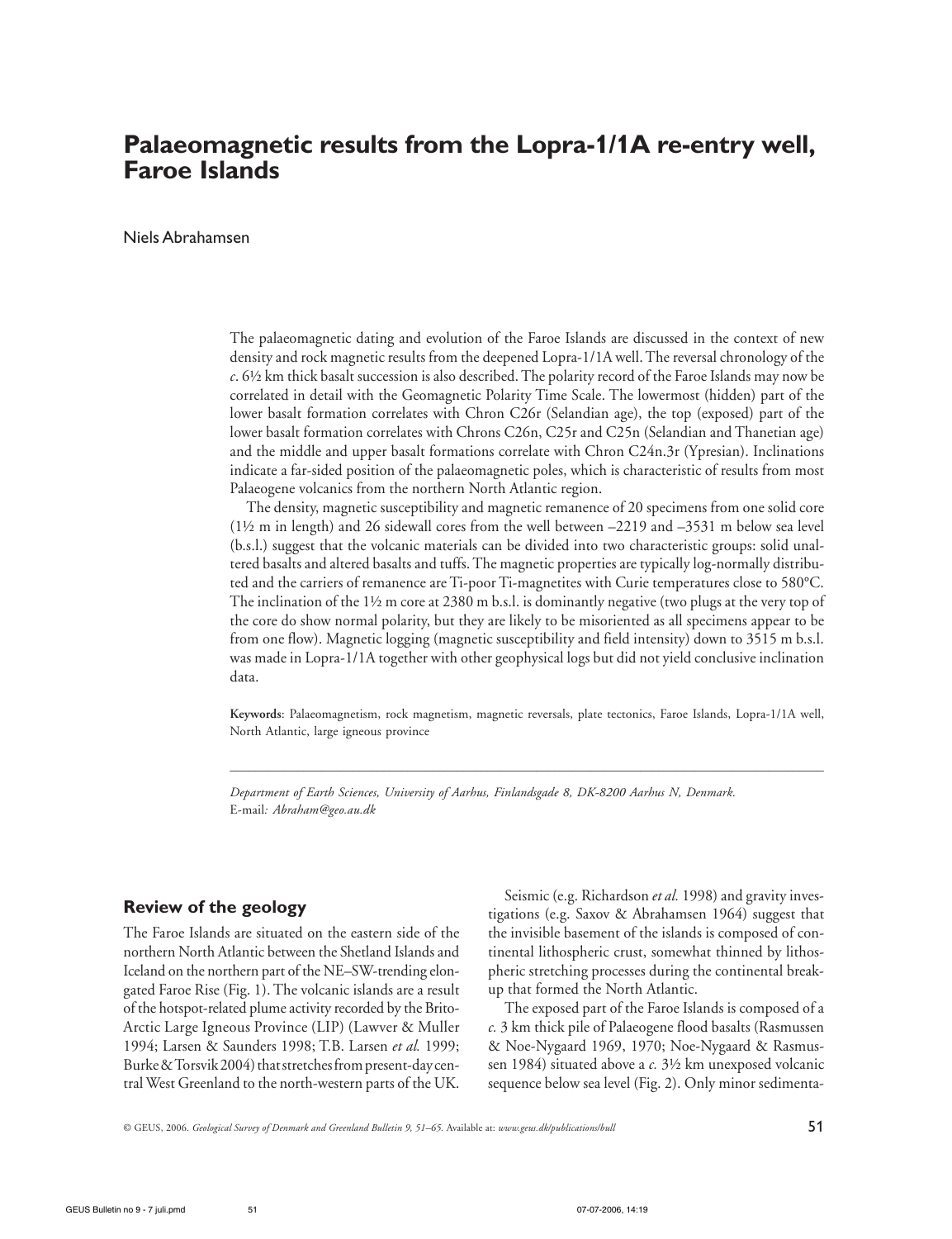

Fig. 1. Index map of the eastern North Atlantic showing the Faroe Islands (modified from Larsen *et al.* 1995).



ry layers are intercalated in the whole volcanic sequence.

The volcanic sequence, more than 6½ km in total thickness (Waagstein 1988; L.M. Larsen *et al.* 1999), is divided into three parts, the lower  $(> 4\frac{1}{2}$  km thick), the middle (1.4 km thick) and the upper basalt (> 0.9 km thick) formations. The basalts are cut by numerous dykes and a few sills. An up to 10 m thick coal-bearing formation of lacustrine claystones and shales was deposited on top of the slightly eroded surface of the lower basalt formation (the A-level). Two other stratigraphical levels, B (in the middle formation) and C (separating the middle and upper formations), are also useful for stratigraphical purposes (Fig. 2).

The purpose of the present contribution is to present

Fig. 2. Compilation of magnetic reversals within the *c.* 6½ km thick basalt pile of the Faroe Islands, showing stratigraphy and the correlation with the Geomagnetic Polarity Time Scale. The four columns are based upon information compiled from: (1) Ogg (1995); (2) Abrahamsen (1965, 1967), Abrahamsen *et al.* (1984), Waagstein (1988) and Riisager *et al*. 2002a; (3) Tarling & Gale (1968); (4) Rasmussen & Noe-Nygaard (1970), Waagstein (1988) and L.M. Larsen *et al.* (1999).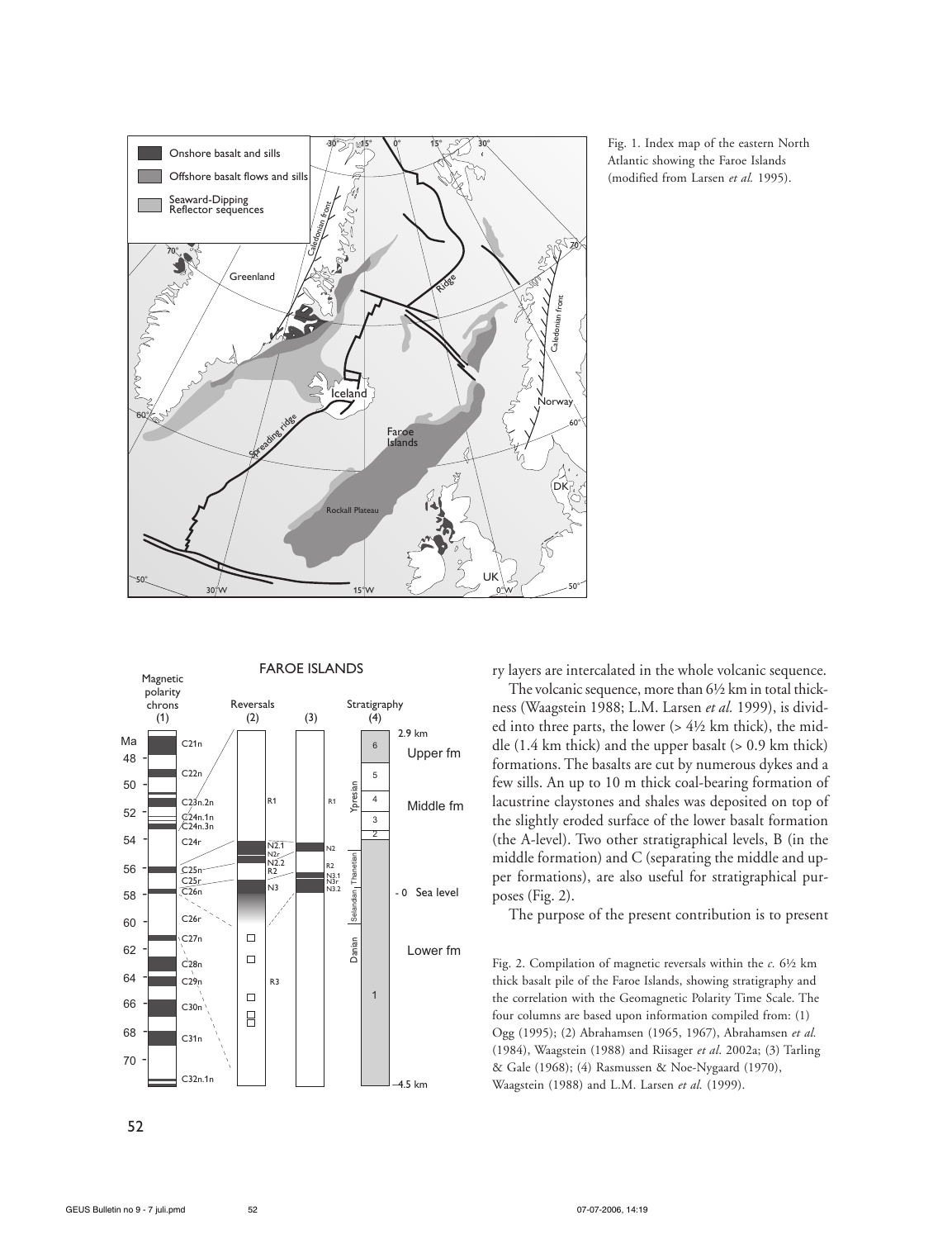| Formation/site/core depth   | N(Dg)   | Decl<br>$\circ$ | Incl<br>$\circ$ | $\alpha_{\scriptscriptstyle 95}$<br>$\circ$ | k    | Plat<br>$\degree N$ | Plon<br>$^{\circ}E$ | $\delta_{\scriptscriptstyle{95}}$<br>$\Omega$ | $A_{\scriptscriptstyle{95}}$ | Palaeo-<br>lat (°N) |                |     | No. Polarity Reference |
|-----------------------------|---------|-----------------|-----------------|---------------------------------------------|------|---------------------|---------------------|-----------------------------------------------|------------------------------|---------------------|----------------|-----|------------------------|
| All formations              | 33      | 176.0           | ± 69.0          | 6                                           | 14   | 80.0                | 159.0               | 10.3                                          |                              | 52.5                | 1              | R&N | (1)                    |
| All formations              | 1809    | 185.0           | ± 66.4          | 1.9                                         |      | 76.7                | 161.0               | 3.1                                           |                              | 48.9                | $\mathbf{2}$   | R&N | (2)                    |
| ubf, Torshavn               | 34      | 171.9           | $-72.2$         | 3.5                                         | 53   | 84.0                | 218.0               | 6.3                                           |                              | 57.3                | 3              | R   | (3)                    |
| ubf, Argir                  | 8       | 175.1           | $-53.9*$        | 2.2                                         | 258  | 62.3                | 182.4               | 3.1                                           |                              | $34.4*$             | *              | R   | (3)                    |
| mbf, Argisfossar            | 18      | 156.0           | $-36.0*$        |                                             |      | 48                  |                     |                                               |                              | $20.0*$             | *              | R   | (4)                    |
| mbf, Vestmanna core         | 275     |                 | $-61.8$         | 1.2                                         | 53.4 | 70.8                |                     | 1.9                                           |                              | 43.0                | 4              | R   | (5)                    |
| Ibf, Vestmanna core         | 28      |                 | ± 63.4          | 6.3                                         | 19.4 | 72.8                |                     | 10.0                                          |                              | 45.0                | 5              | R&N | (5)                    |
| mbf + lbf, Vestm. core      | 303     |                 | $± 61.9*$       | 1.2                                         | 46.1 | 70.9                |                     | 1.9                                           |                              | $43.1*$             | $\ast$         | R&N | (5)                    |
| $mbf + lbf$                 | 548(43) | 7.7             | ± 60.9          | 4.5                                         | 24.5 | 71.4                | 154.7               |                                               | 6.0                          | 41.9                | 6              | R&N | (6)                    |
| lbf, Lopra-1; 862 mbf       | 6       |                 | $-75.0$         | 1                                           |      |                     |                     |                                               |                              | 61.8                | $\overline{7}$ | R   | (7)                    |
| lbf, Lopra-1; 1219 mbf      | 8       |                 | $-62.0$         |                                             |      |                     |                     |                                               |                              | 43.2                | 8              | ?R  | (7)                    |
| lbf, Lopra-1; 1923 mbf      | 5       |                 | $-73.0$         | 3                                           |      |                     |                     |                                               |                              | 58.6                | 9              | R   | (7)                    |
| lbf, Lopra-1; 2178 mbf      |         |                 | $-55.0*$        |                                             |      |                     |                     |                                               |                              | $35.5*$             | $\ast$         | ?R  | (7)                    |
| lbf, Lopra-1A; 2380 mbf     | 20      |                 | $-71.7$         | 2.0                                         | 709  |                     |                     |                                               |                              | 56.5                | 10             | R   | (8)                    |
| Average, Nos 1-10, except * | (10)    |                 | ± 67.2          | 1.4                                         |      |                     |                     |                                               |                              | 50.0                | 11             | R&N | (8)                    |
| Average, Nos 1, 2, 3 & 6    | (4)     | 181.2           | ± 67.3          | 6.3                                         | 213  | 78.7                | 164.4               |                                               | 8.0                          | 50.1                | 12             | R&N | (8)                    |

Table 1. Palaeomagnetic results from the Faroe Islands

lbf, mbf, ubf: lower, middle and upper basalt formations; No.: number in palaeolatitude figure; \* Not used in average; N: number of samples; Dg: directional groups; Decl: mean of cleaned declination; Incl: mean of cleaned inclination; α<sub>95</sub>: cone of 95% confidence. For core data the inclination statistics of Kono (1980) were used for k and  $\alpha_{95}$  (Tarling 1983); k: Fisher precision parameter; Plat: latitude of apparent palaeomagnetic pole; Plon: longitude of apparent palaeomagnetic pole;  $\delta_{\alpha\xi}$  and  $A_{\alpha\xi}$ : error angles of app. latitude and app. palaeopole at 95% confidence level; (1) Abrahamsen 1967; (2) Tarling 1970; (3) Løvlie & Kvingedahl 1975; (4) Løvlie 1975; (5) Abrahamsen *et al.* 1984; (6) Riisager *et al.* 2002a; (7) Schönharting & Abrahamsen 1984; (8) This work.

the magnetic results from a core of basaltic rock obtained from the Lopra-1/1A reentry well and to discuss these data in relation to other palaeomagnetic results from the Faroe Islands.

# **Previous work**

Magnetic investigations in relation to the Faroe Islands have been made since the early 1960s (Abrahamsen 1965, 1967; Saxov & Abrahamsen 1966; Tarling & Gale 1968; Tarling 1970; Schrøder 1971; Løvlie 1975; Løvlie & Kvingedal 1975; Abrahamsen *et al.*1984; Schönharting & Abrahamsen 1984; Tarling *et al.* 1988). Density determinations (Saxov & Abrahamsen 1964) as well as gravity measurements (Saxov 1969) and seismic investigations (Pálmason 1965; Bott *et al.* 1974, 1976; Casten 1974; Nielsen *et al.* 1981; Richardson *et al.* 1998) have been made on and around the islands. Geophysical logs from the Lopra-1/1A and Vestmanna-1 boreholes have been published by Nielsen *et al.* (1984), Boldreel (2006, this volume) and Abrahamsen & Waagstein (2006, this volume). Geothermal measurements were described by Balling *et al.* (1984) and Balling *et al.* (2006, this volume).

Palaeomagnetic results from the Faroe Islands have been

published by Abrahamsen (1965, 1967), Tarling & Gale (1968), Tarling (1970), Løvlie (1975), Løvlie & Kvingedal (1975), Abrahamsen *et al.* (1984), Schönharting & Abrahamsen (1984) and Riisager *et al.* (2002a, b). A comparison of palaeomagnetic results from East Greenland and other results from the Palaeogene of the North Atlantic Igneous Province (NAIP) was published by Tarling *et al.* (1988) and a critical review of palaeomagnetic poles from the Eurasian part of the NAIP together with a new pole for the Faroe Islands was presented by Riisager *et al.* (2002a). A summary of all published palaeomagnetic directional data from the Faroe Islands is shown in Table 1.

The magnetic results for the exposed part of the basalt succession were extended by the wells at Vestmanna-1 and Lopra-1 in 1980–1981 (Abrahamsen *et al.* 1984; Schönharting & Abrahamsen 1984) and by the re-entry of the Lopra-1/1A hole in 1996, the results of which are presented in this paper. Despite intentions, the re-entry hole at Lopra-1/1A reached a depth of 3565 m without penetrating to the base of the lower basalt formation volcanics.

The polarity sequence and the compiled total stratigraphic column of the Faroe Islands as now known are shown in Fig. 2, together with the Geomagnetic Polarity Time Scale (GPTS). Essentially we find three intervals of reverse magnetic polarity (R1, R2, R3) with two normal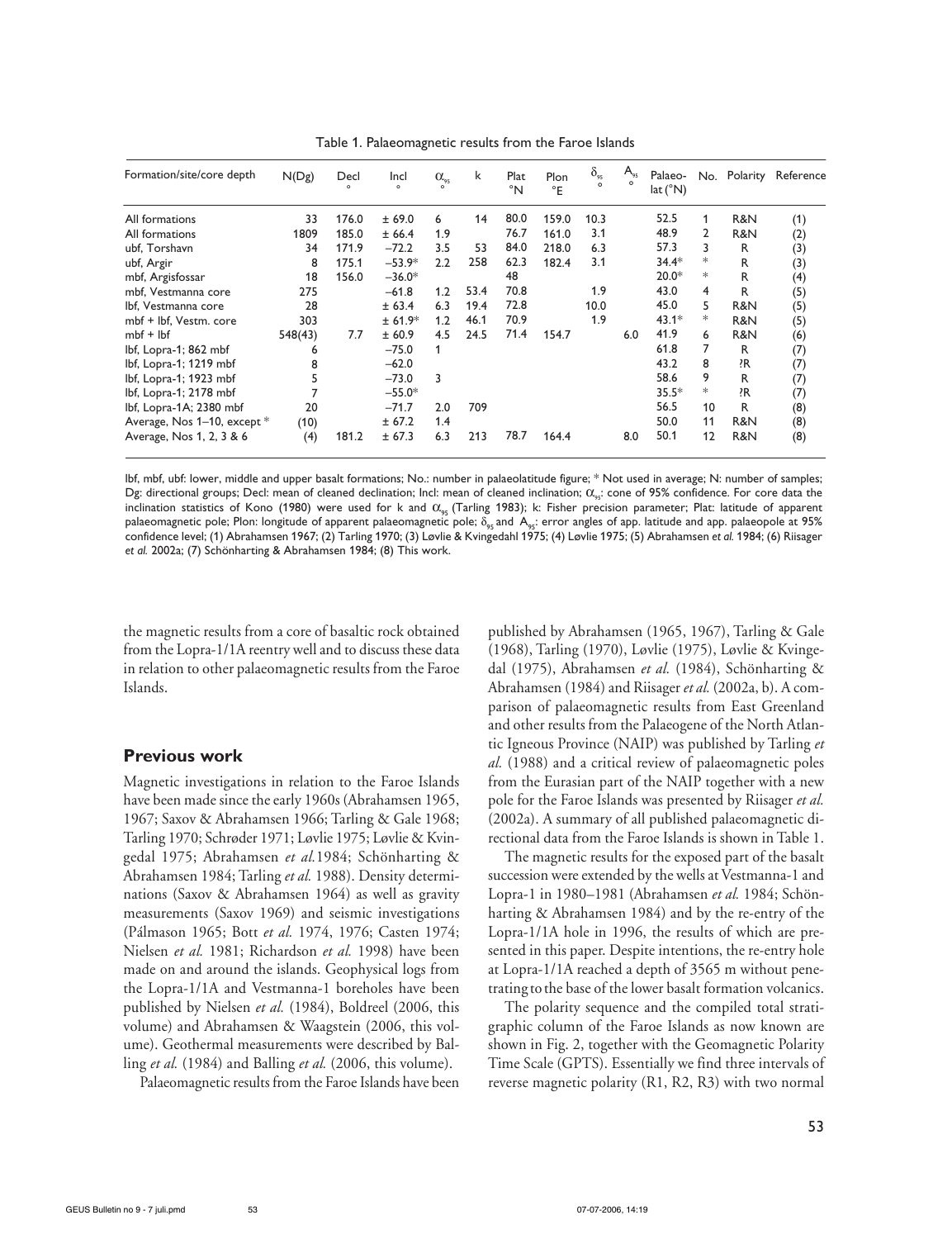

Fig. 3. Palaeomagnetic directions from the Faroe Islands (from Table 1, results Nos 1, 2, 3 and 6) with  $\alpha_{95}$  circle. The axial dipole field direction is indicated by a **cross**.

polarity intervals in between (N2 and N3). Minor differences between columns (2) and (3) in Fig. 2 are likely to be due to somewhat different positions of the profiles investigated on Suðuroy, the southernmost of the Faroe Islands.

According to recent high-precision <sup>40</sup>Ar-<sup>39</sup>Ar datings (Storey *et al.* 1996; L.M. Larsen *et al.* 1999), the basalt formations in the Faroe Islands as well as the contemporaneous East Greenland basalts can be divided into an older part with ages of about 59–56 Ma, followed (after a pause or a period with much reduced volcanic activity) by a younger part, with ages of 56–55.5 Ma for the Faroes and 56– 54.5 for East Greenland.

Based upon these radiometric datings, the polarity record of the Faroe Islands may now be correlated to the GPTS as shown in Fig. 2. The lowermost (hidden) part of the lower basalt formation correlates with Chron C26r (Selandian age), the upper (exposed) part of the lower basalt formation correlates with Chrons C26n, C25r and C25n (Selandian and Thanetian) and the middle and upper basalt formations correlate with Chron C24r (Ypresian). This correlation follows the suggestion by Waagstein (1988), who revised the original interpretation of Abrahamsen *et al.* (1984) by suggesting that R3 belongs to Chron C26r rather than to C24r. More details in relation to magnetic inclinations from the Lopra-1/1A data are discussed below.

Assuming the geomagnetic field to have been a central, axial dipole field, the palaeolatitude may be determined from the characteristic (primary) inclination of the volcanics, combining both polarities. A compilation of all inclination values obtained from the Faroe Islands is listed in Table 1. Using inclination statistics (Kono 1980; Tarling 1983) the fisherian mean of published inclinations (group numbers 1–10, Table 1) is  $67.2^\circ \pm 1.4^\circ$  (equivalent to a palaeolatitude of  $50.0^{\circ} \pm 2.1^{\circ}$ ), whereas the average of the palaeolatitudes listed is  $50.9^{\circ} \pm 2.3^{\circ}$  ( $\pm$  1



Fig. 4. Apparent palaeomagnetic pole positions (solid circles) with 95% significance circle (Table 1, poles Nos 1, 2, 3 and 6). All poles appear 'farsided' as seen from the Faroe Islands (**diamond**). Further discussion in the text.

sigma). Further discussion of the shallow inclinations and the palaeolatitude question will be given below.

# **Palaeogeography**

Many palaeogeographic reconstructions of the North Atlantic have been published since the early work of Bullard *et al.* (1965) (e.g. Ziegler 1990; Knott *et al.* 1993; L.M. Larsen *et al.* 1999; Torsvik *et al.* 2001; Mosar *et al.* 2002). Before about 60 Ma, the supposed mantle hotspot (just south-east of Iceland at the present day) lay under the volcanic areas of Disko and Nuussuaq in West Greenland (O'Connor *et al.* 2000; Nielsen *et al.* 2002; Chambers *et al.* 2005), far from the Faroe Islands that are situated just north-west of the continental margin of Europe. The whole volcanic pile of the Faroe Islands, more than 6½ km thick, was formed in the time interval between Chron 26 (61.65 Ma) and Chron 24n.3n (*c*. 53.286 Ma) (Chron ages are the orbitally tuned age calibration of Gradstein *et al.* 2004, table 5.2). During this time interval, the hotspot moved eastwards under Greenland as Greenland moved westnorth-west relative to Europe and the North Atlantic gradually opened between the Faroe Islands and Greenland.

Absolute declinations are known from only four of the palaeomagnetic investigations from the Faroe Islands (Ta-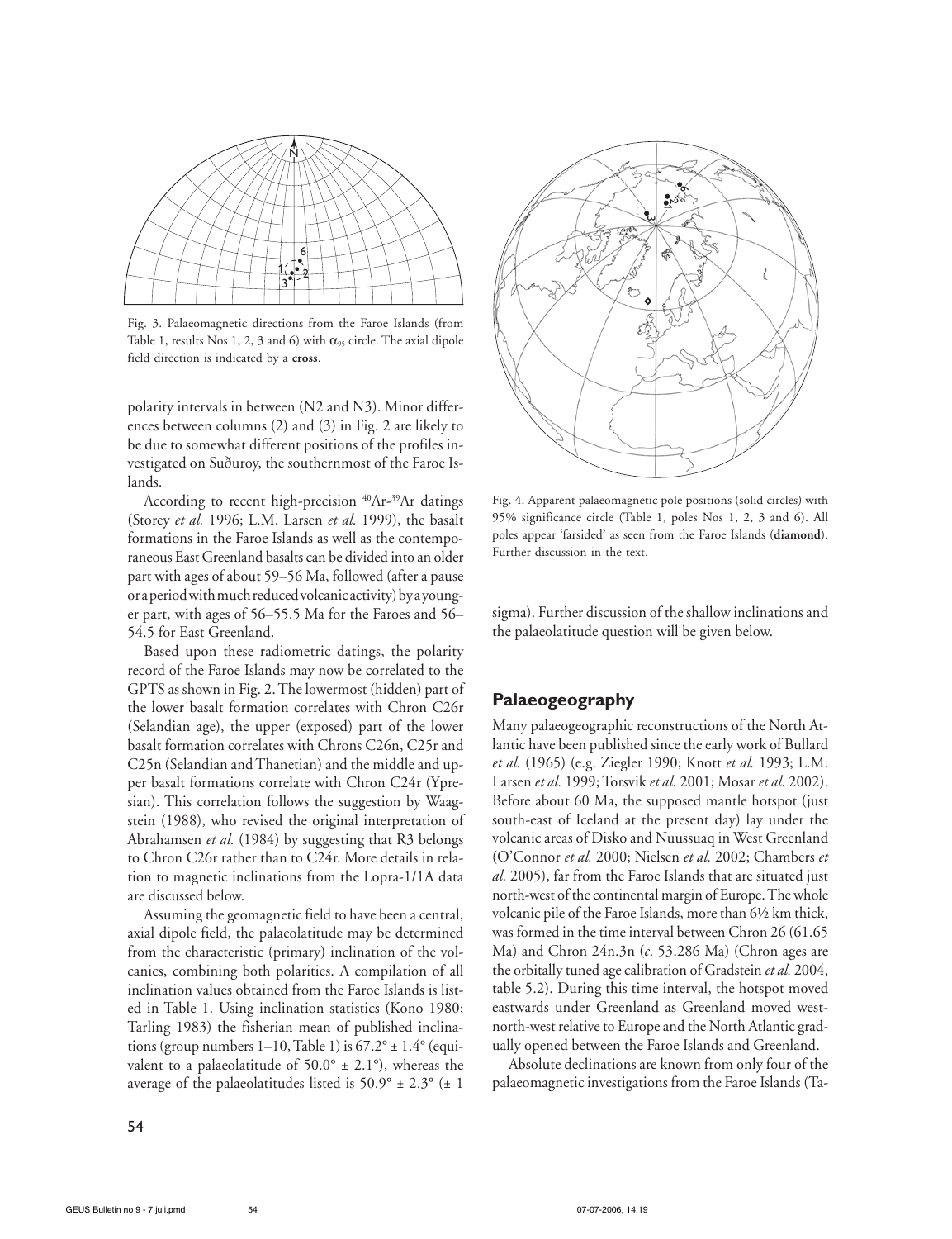

Fig. 5. Histogram of apparent palaeolatitudes according to Table 1 (poles Nos 1–10). Most results appear systematically low compared to the present-day latitude. For further discussion see the text.

ble 1, Nos 1, 2, 3 and 6). If both normal and reverse polarities are combined and assumed to be normal directions towards the north with steep down-dip (positive) inclinations, the four directions appear as shown in Fig. 3. The equivalent apparent palaeomagnetic pole positions are shown in Fig. 4. All four poles are seen to be 'farsided' (Wilson 1971; Merrill *et al.* 1998), the apparent palaeomagnetic poles falling beyond the geographic pole as seen from the Faroe Islands. An equivalent histogram of all published apparent palaeolatitudes (Table 1) is also illustrated in Fig. 5, most of which show low values as compared to the present-day latitude.

# **Lopra-1/1A investigations**

#### Sampling, instruments and techniques used

The material investigated from the extended Lopra-1/1A well consists of two types: core plugs from the solid core (2380.0 to 2381.3 m) and sidewall cores (between 2219 and 3531 m). The solid core is 1.4 m long and in several pieces, but some fit together, as shown in Fig. 6. After marking the core with an upward directed arrow in the core lab at GEUS, 20 plugs with a diameter of 2.5 cm were drilled orthogonal to the main core and cut to a standard length of 2.2 cm. The major part of the present magnetic investigation is concentrated upon these 20 plugs. In addition some rotary sidewall cores were investigated. The pieces from the sidewall cores had a diameter of 2.33 cm and varied in length, which limited the possibility of fitting these samples into the magnetic instrument holders.



cm Fig. 6. Sketch from a photograph of the Lopra-1/1A core between 2380 and 2381.4 m. The fragments containing the numbered 1 inch core plugs are indicated. The absolute azimuths of the individual segments and fragments are not known. The top segment containing plugs Nos 1 and 2 appears to have been turned upsidedown before the core was archived.

#### Bulk density

To avoid problems with air bubbles adhering to the relatively small specimens if they were weighted in water, the bulk density was determined by weighing in air only (to an accuracy of  $\pm$  0.001 g), then determining the volume by measuring the shape of the specimens (to an accuracy of  $\pm$  0.02 cm). The likely accuracy in the finally determined density is about  $\pm 2-3\%$ , depending on the rough-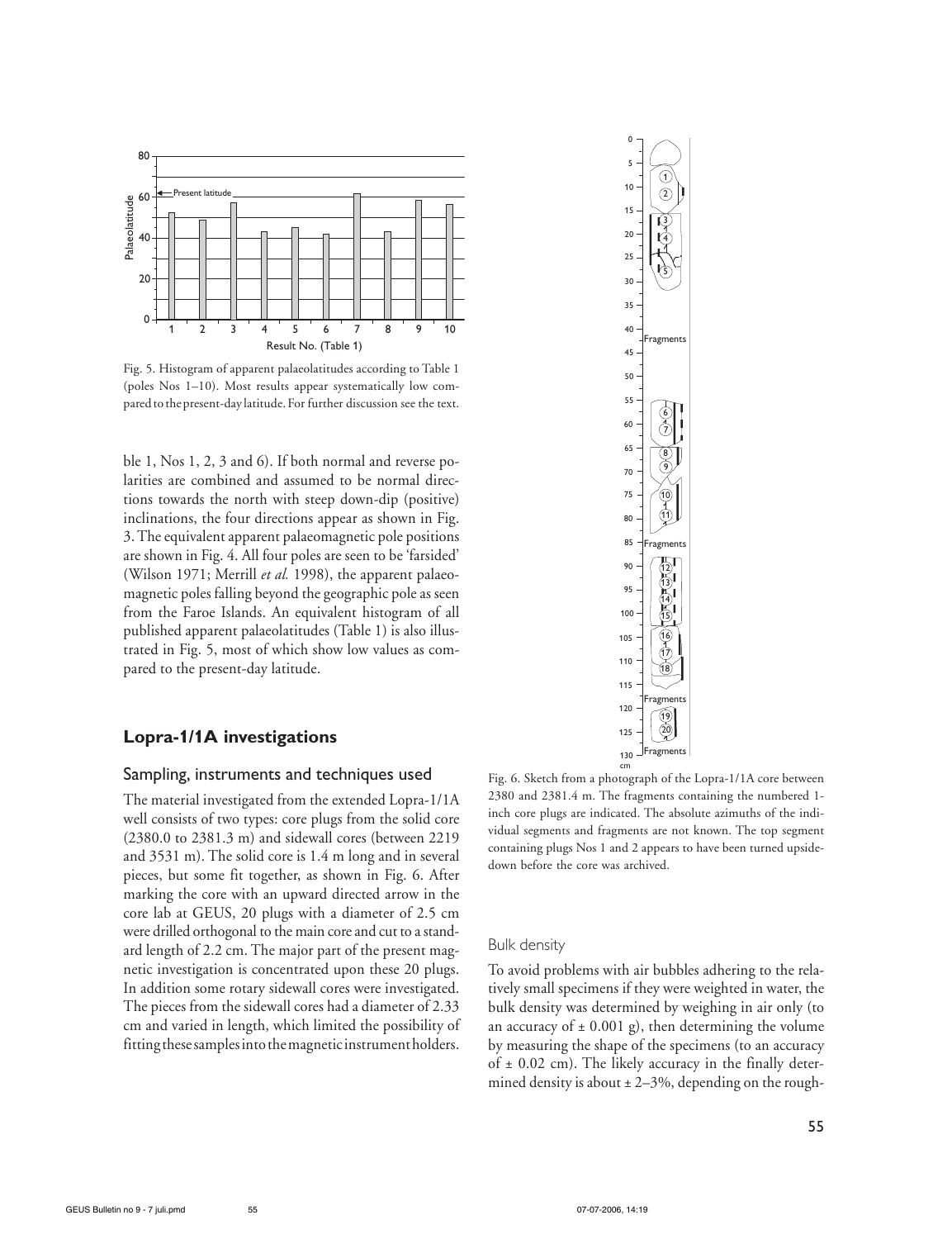| Sample<br>No.  | Depth<br>m |    | Rock<br>type | Weight<br>g        | Density<br>g/cm <sup>3</sup> | <b>NRM</b><br>corr<br>mA/m | Suscept-<br>bridge<br>$10^{-3}$ SI | Q-ratio<br>$NRM/(F \times Sus)$ |
|----------------|------------|----|--------------|--------------------|------------------------------|----------------------------|------------------------------------|---------------------------------|
| 1V             | 2380.08    |    | basalt       | 69.040             | 2.992                        |                            |                                    |                                 |
| 1H             | 2380.08    |    | basalt       | 36.000             | 2.981                        |                            | 46.26                              |                                 |
| 1              | 2380.08    |    | basalt       | 31.79              |                              | 17997                      | 41.62                              | 10.868                          |
| $\overline{2}$ | 2380.12    |    | basalt       | 28.66              |                              | 3258                       | 17.32                              | 4.728                           |
| 3              | 2380.17    |    | basalt       | 30.38              |                              | 327                        | 3.903                              | 2.105                           |
| 4              | 2380.21    |    | basalt       | 28.78              |                              | 1247                       | 6.945                              | 4.513                           |
| 5              | 2380.28    |    | basalt       | 29.76              |                              | 673                        | 4.340                              | 3.897                           |
| 6              | 2380.58    |    | basalt       | 28.22              |                              | 2319                       | 11.773                             | 4.951                           |
| 6V             | 2380.58    |    | basalt       | 38.240             | 2.885                        |                            |                                    |                                 |
| 6H             | 2380.58    |    | basalt       | 44.907             | 2.868                        |                            |                                    |                                 |
| 7              | 2380.62    |    | basalt       | 31.37              |                              | 2553                       | 18.850                             | 3.404                           |
| 8              | 2380.66    |    | basalt       | 26.24              |                              | 1227                       | 11.459                             | 2.691                           |
| 9              | 2380.69    |    | basalt       | 28.84              |                              | 1391                       | 16.865                             | 2.073                           |
| 10             | 2380.75    |    | basalt       | 29.92              |                              | 971                        | 33.756                             | 0.723                           |
| 11             | 2380.79    |    | basalt       | 27.31              |                              | 1539                       | 34.636                             | 1.117                           |
| 12             | 2380.91    |    | basalt       | 29.37              |                              | 333                        | 32.987                             | 0.254                           |
| 13             | 2380.94    |    | basalt       | 30.07              |                              | 1782                       | 37.825                             | 1.184                           |
| 14             | 2380.97    |    | basalt       | 27.08              |                              | 1628                       | 36.450                             | 1.123                           |
| 15             | 2381.00    |    | basalt       | 26.96              |                              | 984                        | 38.704                             | 0.639                           |
| 16             | 2381.05    |    | basalt       | 30.99              |                              | 359                        | 43.323                             | 0.208                           |
| 17             | 2381.09    |    | basalt       | 29.11              |                              | 887                        | 31.722                             | 0.703                           |
| 18             | 2381.12    |    | basalt       | 30.24              |                              | 322                        | 35.241                             | 0.230                           |
| 19             | 2381.22    |    | basalt       | 29.87              |                              | 2616                       | 41.288                             | 1.592                           |
| 20             | 2381.25    |    | basalt       | 25.87              |                              | 2705                       | 36.890                             | 1.843                           |
| <b>20V</b>     | 2381.25    |    | basalt       | 71.848             | 2.922                        |                            |                                    |                                 |
| 20H            | 2381.25    |    | basalt       | 27.740             | 2.869                        |                            | 43.15                              |                                 |
|                |            | a: | Mean         |                    | 2.92                         | 2256                       | 28.40                              | 2.44                            |
|                |            |    |              | Standard deviation | 0.05                         | 3808                       | 14.00                              | 2.51                            |
|                |            |    | Mean error   |                    | 0.02                         | 851                        | 2.98                               | 0.56                            |
|                |            |    | N            |                    | 6                            | 20                         | 22                                 | 20                              |

Table 2a. Lopra-1/1A: magnetic susceptibility, NRM, Q-ratio, density Solid core  $(d = 25$  mm)

ness of the shape. A total of 34 specimens were determined (Table 2).

#### Susceptibility

Two types of susceptibility instruments were used. Initial whole core measurements were made by a handheld Czech kappameter KT5 (sensitivity ± 0.00001 SI) before drilling plugs from the core. A Molspin bulk susceptibility bridge (sensitivity  $\pm$  0.000001 SI) was then used to measure the susceptibility of the core plugs and to monitor possible chemical changes during thermal demagnetisation experiments. A total of 46 specimens were measured (Table 2).

#### Remanence

The direction (declination and inclination) and intensity of the natural remanent magnetisation (NRM) was determined using a Molspin spinner magnetometer. The plugs with preferred dimensions of 2.2 cm in length and a diameter of 2.5 cm (plugs from the solid core) were all measured and demagnetised in detail, see below. The NRM of the sidewall cores was also measured but, due to the variable length of the core pieces, only one (SWC57) was investigated in detail (Table 2). The sensitivity of the Molspin spinner is  $\pm$  0.02 mA/m and the direction of the remanence within the plug was determined to within  $\pm 1^{\circ}$ . The declination and inclination is given with respect to the local specimen coordinates, assuming the axis of the plug (= specimen) to be approximately horizontal (i.e. orthogonal to the Lopra-1/1A drill hole). As the azimuth of the vertical core is not known, the true magnetic decli-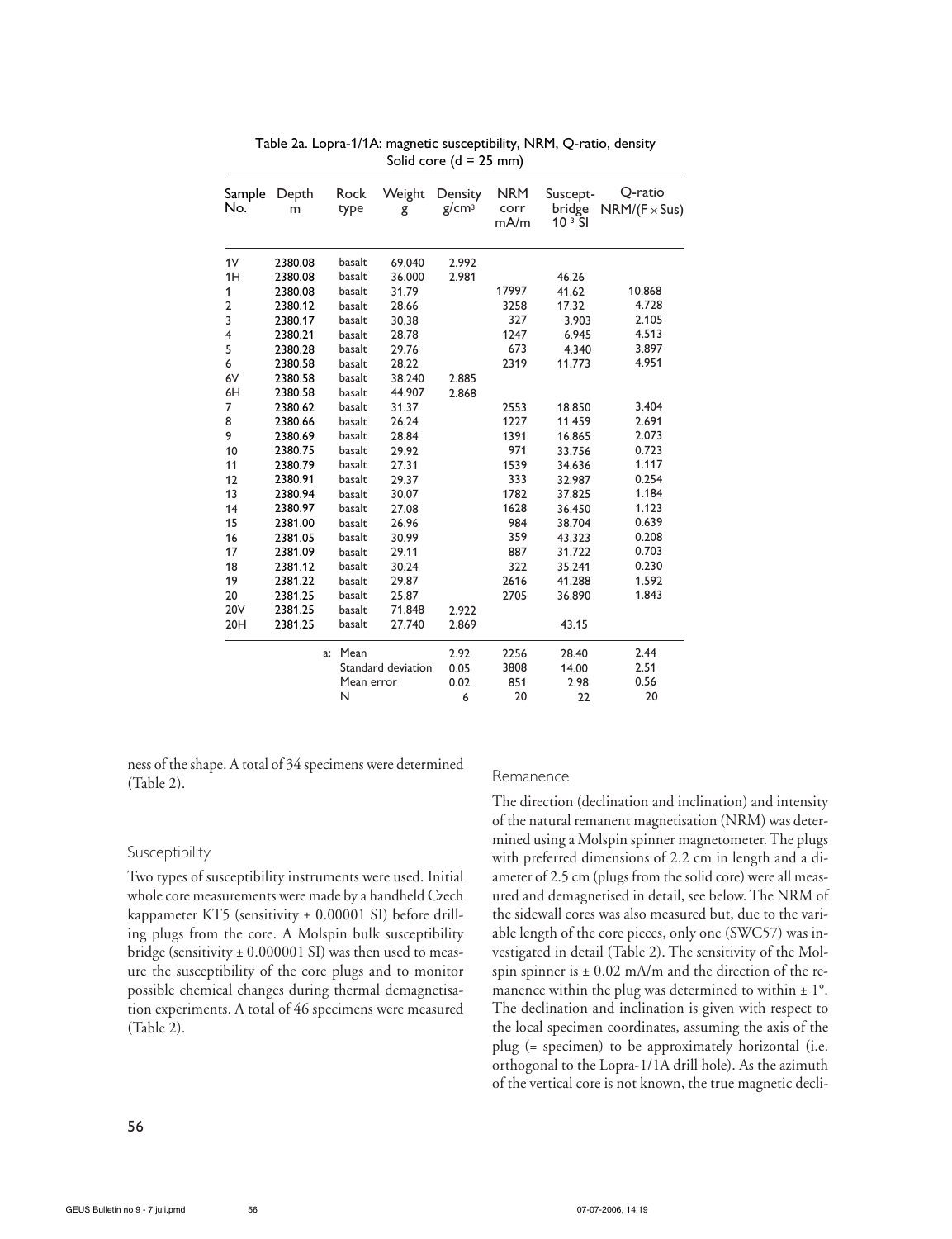| Sample<br>No.  | Depth<br>m | Rock<br>type       | Weight<br>g | Density<br>g/cm <sup>3</sup> | <b>NRM</b><br>mA/m | Suscept-<br>bridge<br>$10^{-3}$ SI | High<br>$> 2 \times 10^{-3}$<br>$10^{-3}$ SI | Low<br>$< 2 \times 10^{-3}$<br>$10^{-3}$ SI | Q-ratio<br>$NRM/(F \times Sus)$ |
|----------------|------------|--------------------|-------------|------------------------------|--------------------|------------------------------------|----------------------------------------------|---------------------------------------------|---------------------------------|
|                |            |                    |             |                              |                    |                                    |                                              |                                             |                                 |
| 59             | 2219.00    | basalt             | 18.966      | 2.361                        | 4406               | 1.43                               |                                              | 1.43                                        | 77.4                            |
| 57             | 2275.00    | basalt             | 22.222      | 2.857                        | 2180               | 87.96                              | 87.96                                        |                                             | 0.623                           |
| 46             | 2441.00    | basalt             | 23.857      | 2.865                        | 9027               | 46.65                              | 46.65                                        |                                             | 4.864                           |
| 44             | 2456.00    | basalt, ves.       | 33.653      | 2.488                        |                    |                                    |                                              |                                             |                                 |
| 43             | 2475.00    | basalt, ves.       | 18.421      | 1.981                        | 0.7                | 0.55                               |                                              | 0.55                                        | 0.032                           |
| 40             | 2558.00    | basalt, ves.       | 17.973      | 2.708                        | 1.3                | 0.71                               |                                              | 0.71                                        | 0.046                           |
| 39             | 2559.80    | basalt, ves.       | 22.920      | 2.711                        | 1.5                | 0.64                               |                                              | 0.64                                        | 0.060                           |
| 38             | 2560.20    | tuff, lapilli      | 21.428      | 2.336                        | 0.4                | 0.61                               |                                              | 0.61                                        | 0.015                           |
| 37             | 2562.00    | tuff               | 29.838      | 2.345                        |                    |                                    |                                              |                                             |                                 |
| 36             | 2570.00    | basalt             | 9.353       | 2.379                        | 38.5               | 0.69                               |                                              | 0.69                                        | 1.406                           |
| 34             | 2610.00    | basalt, alt.       | 18.741      | 3.167                        | 3412               | 69.17                              | 69.17                                        |                                             | 1.240                           |
| 33             | 2630.00    | tuff, lapilli      | 13.720      | 2.404                        | 587                | 1.60                               |                                              | 1.60                                        | 9.224                           |
| 31             | 2690.00    | tuf, lapilli       | 8.082       | 2.276                        | 365                | 1.83                               |                                              | 1.83                                        | 5.022                           |
| 30             | 2780.00    | basalt             | 21.170      | 2.929                        | 7171               | 76.89                              | 76.89                                        |                                             | 2.344                           |
| 26             | 2970.00    | tuf, lapilli       | 18.744      | 2.553                        | 304                | 3.77                               | 3.77                                         |                                             | 2.030                           |
| 25             | 3030.00    | basalt             | 18.515      | 2.808                        | 1146               | 26.67                              | 26.67                                        |                                             | 1.080                           |
| 19             | 3233.50    | tuff               | 9.915       | 2.572                        |                    | 0.72                               |                                              | 0.72                                        |                                 |
| 16             | 3328.00    | basalt             | 18.471      | 2.875                        | 106                | 1.13                               |                                              | 1.13                                        | 2.346                           |
| 15             | 3382.00    | basalt             | 14.066      | 2.919                        |                    | 63.36                              | 63.36                                        |                                             |                                 |
| 13             | 3438.00    | tuf, lapilli       | 19.505      | 2.549                        | 1.8                | 0.62                               |                                              | 0.62                                        | 0.074                           |
| 12             | 3464.50    | tuf, lapilli       | 17.287      | 2.605                        | 12.0               | 0.64                               |                                              | 0.64                                        | 0.470                           |
| 9              | 3500.50    | basalt             | 16.494      | 3.001                        | 0.8                | 0.83                               |                                              | 0.83                                        | 0.024                           |
| 6              | 3512.50    | tuff               | 23.953      | 2.648                        | 38.2               | 0.39                               |                                              | 0.39                                        | 2.433                           |
| 5              | 3514.50    | tuf, lapilli       | 13.372      | 2.511                        |                    | 0.58                               |                                              | 0.58                                        |                                 |
| 5              | 3514.50    | tuf, lapilli       | 15.648      | 2.607                        |                    | 0.58                               |                                              | 0.58                                        |                                 |
| $\overline{4}$ | 3531.00    | basalt             | 27.341      | 2.940                        |                    | 0.88                               |                                              | 0.88                                        |                                 |
|                | b:         | Mean               |             | 2.63                         | 1516               | 16.20                              | 34.47                                        | 0.85                                        | 1.85                            |
|                |            | Standard deviation |             | 0.27                         | 2585               | 28.80                              | 21.00                                        | 0.39                                        | 2.34                            |
|                |            | Mean error         |             |                              | 593                | 5.88                               | 3.90                                         | 0.10                                        | 0.55                            |
|                |            | $\mathsf{N}$       |             | 26                           | 19                 | 24                                 | 29                                           | 17                                          | $18*)$                          |
|                | a & b:     | Mean               |             | 2.68                         | 1895               | 22.1                               | 34.5                                         |                                             | 2.16                            |
|                |            | Standard deviation |             | 0.27                         | 3276               | 23.6                               | 21.4                                         |                                             | 2.45                            |
|                |            | Mean error         |             | 0.05                         | 525                | 3.5                                | 4.0                                          |                                             | 0.40                            |
|                |            | $\mathsf{N}$       |             | 32                           | 39                 | 46                                 | 29                                           |                                             | $38*)$                          |

Table 2b. Lopra-1/1A: magnetic susceptibility, NRM, Q-ratio, density Sidewall cores  $(d = 23.3 \text{ mm})$ 

\*) Excluding sample No. 59

nation is not known. A further description of the palaeomagnetic experimental standard laboratory procedures may be found in e.g. Butler (1992).

# AF-demagnetisation

After measuring the initial NRM intensity, 16 of the 20 plugs were AF-demagnetised in stepwise increasing alternating magnetic fields (Table 3) using a Molspin AF-demagnetiser. Minimum and maximum AF-fields were 2.5 mT (25 Oe) and 100 mT (1000 Oe), respectively.

# Thermal demagnetisation

Stepwise thermal demagnetisation was made in a Schonstedt furnace on four plugs from the solid core. An initially moderate AF-demagnetisation of up to between 7.5 and 15 mT removed recently induced viscous magnetisation components, most likely acquired during the drilling operations (details in Table 2), after which the thermal demagnetisation was applied.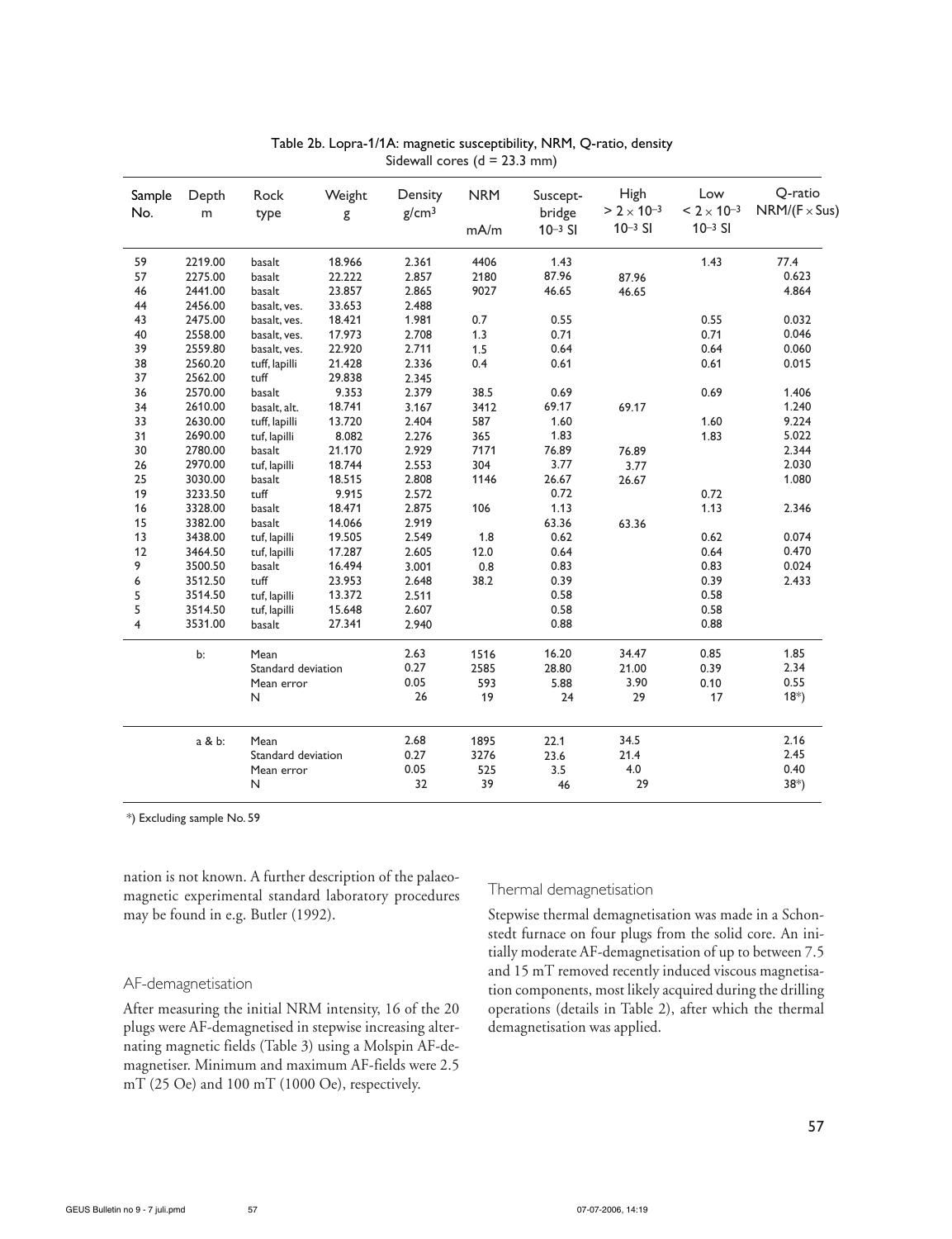| Sample<br>No. | Depth<br>m | Polarity     | Weight<br>g | Treatment<br>$AF mT$ <sup>°</sup> C | <b>NRM</b><br>intensity | Characteristic<br>direction |       | <b>MAD</b>     | Demag interval<br>AF thermal |                     |
|---------------|------------|--------------|-------------|-------------------------------------|-------------------------|-----------------------------|-------|----------------|------------------------------|---------------------|
|               |            |              |             |                                     | A/m                     | Decl (rel.)                 | Incl  | Degrees        | mT                           | Tmax<br>$^{\circ}C$ |
| 1             | 2380.08    | (?N)         | 31.79       | $0 - 40$                            | 18.00                   | 335                         | 81    | 6              | $15 - 50$                    |                     |
| 2             | 2380.12    | (2N)         | 28.66       | $0 - 40$                            | 3.26                    | 350                         | 71    | 2              | $5 - 40$                     |                     |
| 3             | 2380.17    | R            | 30.38       | $0 - 70$                            | 0.33                    | 358                         | $-70$ | $\overline{2}$ | $15 - 70$                    |                     |
| 4             | 2380.21    | $\mathsf{R}$ | 28.78       | $0 - 7.5$                           | 1.25                    | 175                         | $-70$ | 4              |                              |                     |
| 5             | 2380.28    | $\mathsf{R}$ | 29.76       | $0 - 95$                            | 0.67                    | 345                         | $-69$ |                | $10 - 95$                    |                     |
| 6             | 2380.58    | R            | 28.22       | $0 - 40$                            | 2.32                    | 51                          | $-67$ |                | $5 - 40$                     |                     |
| 7             | 2380.62    | $\mathsf{R}$ | 31.37       | $0 - 70$                            | 2.55                    | 62                          | $-71$ |                | $5 - 70$                     |                     |
| 8             | 2380.66    | R            | 26.24       | $0 - 40$                            | 1.23                    | 75                          | $-69$ |                | $5 - 40$                     |                     |
| 9             | 2380.69    | R            | 28.84       | $0 - 50$                            | 1.39                    | 80                          | $-71$ |                | $5 - 50$                     | T630                |
| 10            | 2380.75    | $\mathsf{R}$ | 29.92       | $0 - 630$                           | 0.97                    | 289                         | $-75$ | 3              |                              |                     |
| 11            | 2380.79    | $\mathsf{R}$ | 27.21       | $0 - 50$                            | 1.54                    | 106                         | $-72$ | 2              | $5 - 50$                     | T600                |
| 12            | 2380.91    | R            | 29.37       | $0 - 600$                           | 0.33                    | 7                           | $-72$ | 2              |                              |                     |
| 13            | 2380.94    | R            | 30.07       | $0 - 50$                            | 1.78                    | 169                         | $-70$ | $\overline{2}$ | $5 - 50$                     |                     |
| 14            | 2380.97    | R            | 27.08       | $0 - 40$                            | 1.63                    | 204                         | $-71$ |                | $5 - 40$                     |                     |
| 15            | 2381.00    | $\mathsf{R}$ | 26.96       | $0 - 50$                            | 0.98                    | 195                         | $-70$ | $\overline{2}$ | $5 - 50$                     | T630                |
| 16            | 2381.05    | $\mathsf{R}$ | 30.99       | $0 - 630$                           | 0.36                    | 334                         | $-74$ | $\overline{2}$ |                              |                     |
| 17            | 2381.09    | $\mathsf{R}$ | 29.11       | $0 - 70$                            | 0.89                    | 163                         | $-73$ | 3              | $10 - 70$                    | T630                |
| 18            | 2381.12    | R            | 30.24       | $0 - 630$                           | 0.32                    | 334                         | $-74$ | 2              |                              |                     |
| 19            | 2381.22    | R            | 29.87       | $0 - 50$                            | 2.62                    | 32                          | $-73$ | 3              | $5 - 50$                     |                     |
| 20            | 2381.25    | R            | 25.87       | $0 - 50$                            | 2.71                    | 24                          | $-71$ | 4              | $0 - 50$                     |                     |

Table 3. Lopra-1/1A: palaeomagnetic results

# **Results**

#### Bulk density

The bulk density of sidewall cores and plugs are listed in Table 2. The mean bulk density of the solid basaltic core was well-determined as 2.92 ± 0.02 (standard deviation  $(\sigma)$  = 0.05) g/cm<sup>3</sup>, although the determination was based on only six specimens. The bulk density of the SWC-cores was lower and much more scattered,  $2.63 \pm 0.05$  ( $\sigma$  = 0.27) g/cm3 . The low bulk density and high scatter is likely to be due to differences in porosity and the abundance of secondary minerals.

#### Susceptibility

The magnetic susceptibility is also listed in Table 2 and shown in Fig. 7. In contrast to for instance the bulk density, the magnetic susceptibility and remanence intensity may vary considerably, and they are known typically to be logarithmically normal distributed (e.g. Tarling 1983; Abrahamsen & Nordgerd 1994). This is also the case here, as two log-normal distributions are found. The core susceptibility varies between 4 and  $46 \times 10^{-3}$  SI, and the susceptibility of the SWC-cores varies even more, between 0.4 and  $88 \times 10^{-3}$  SI. The data thus fall into two populations,

the limit between the two groups being about  $2 \times 10^{-3}$  SI. The higher group yields an average susceptibility of  $34 \pm 4$  $(\sigma = 21) \times 10^{-3}$  SI and the lower group an average susceptibility of  $0.85 \pm 0.1$  ( $\sigma = 0.39$ ) ×  $10^{-3}$  SI.

Mean inclination Standard deviation  $-71.22$ 1.99 18 76.00 5 2 –71.70 2.85 20

 $\alpha_{\text{cm}} = 1.95$  $k = 709$ 

<u>N</u><br>Mean inclination Standard deviation

Mean inclination Standard deviation

N

N

N

Rev.:

Norm:

All Rev:

The more strongly magnetised group is represented mostly by unaltered basalts, whereas the less strongly magnetised group is more typical of most sediments including tuffaceous sediments, as well as vitrinites and deuterically altered or weathered basalts. In the present case the difference between high and low values in the basalts is likely to be caused by alterations of the primary Ti-magnetites, since Ti-magnetite is the main carrier of the remanence (see below).

#### NRM intensity

The intensity of the NRM (natural remanent magnetisation) is listed in Table 2 and shown in Fig. 7. Values of the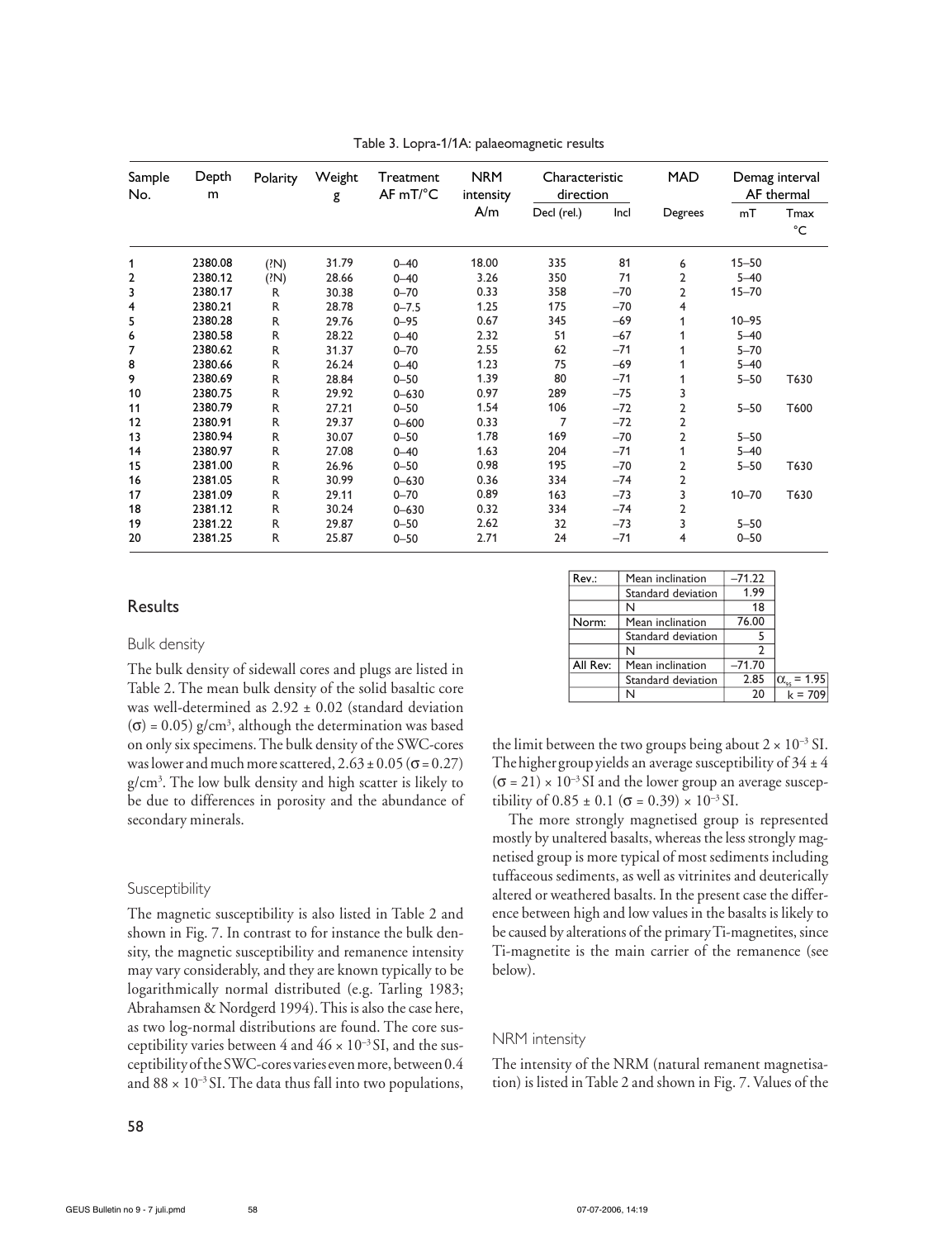

Fig. 7. Histograms of susceptibility, NRM intensity and Q-ratio. All appear bimodal on a logarithmic scale.

order of 1 A/m are typical for the unaltered basalts, whereas tuffs and altered basalts may have lower values. The mean NRM intensity value of the core plugs is  $2.26 \pm 0.85$  ( $\sigma$  = 3.8) A/m, and the mean NRM intensity value of the SWCcores is  $1.52 \pm 0.59$  ( $\sigma$  = 2.6) A/m. Due to the high scatter, the mean NRM intensities of the two groups are not significantly different. The combined populations plotted logarithmically (Fig. 9) again show two overlapping lognormal distributions, as do the susceptibilities (Fig. 8).

## Q-ratio

The Q-ratio (Koenigsberger ratio) illustrated in Fig. 10 is the ratio between the remanent ( $J_{NRM}$ ) and the induced ( $J_i =$ k·F) magnetisation,  $Q = J_{NRM}/J_i = J_{NRM}/(k \cdot F)$ , F being the intensity of the local geomagnetic field,  $F \approx 0.05$  mT. For basaltic rocks, values between 0.2 and 10 are characteristic. Generally, the higher value the more fresh and unaltered the samples are. Mean values for Q is found to be  $2.4 \pm 0.6$  ( $\sigma$  = 2.5) for the core plugs, and  $1.8 \pm 0.6$  ( $\sigma$  = 2.3) for the SWC-cores, respectively (omitting a single extraordinary high value of  $Q = 77$  for SWC59). The Q-ratios of the two groups are not significantly different, but again the combined population has a tendency to two log-normal distributions.

#### Magnetic carriers

Two examples of isothermal remanent magnetisation (IRM) acquisition of plugs Nos 3 and 7 are shown in Fig. 11. Both specimens show magnetic saturation around 0.1 T, which indicate that the dominant carrier of the remanence is magnetite or Ti-magnetite, although maghemite may also be present. The thermal demagnetisations (see below) show blocking temperatures between 560 and



Fig. 8. Magnetic susceptibility of sidewall cores (**diamonds**) and core plugs (**dotted line** shows extent), logarithmic scale.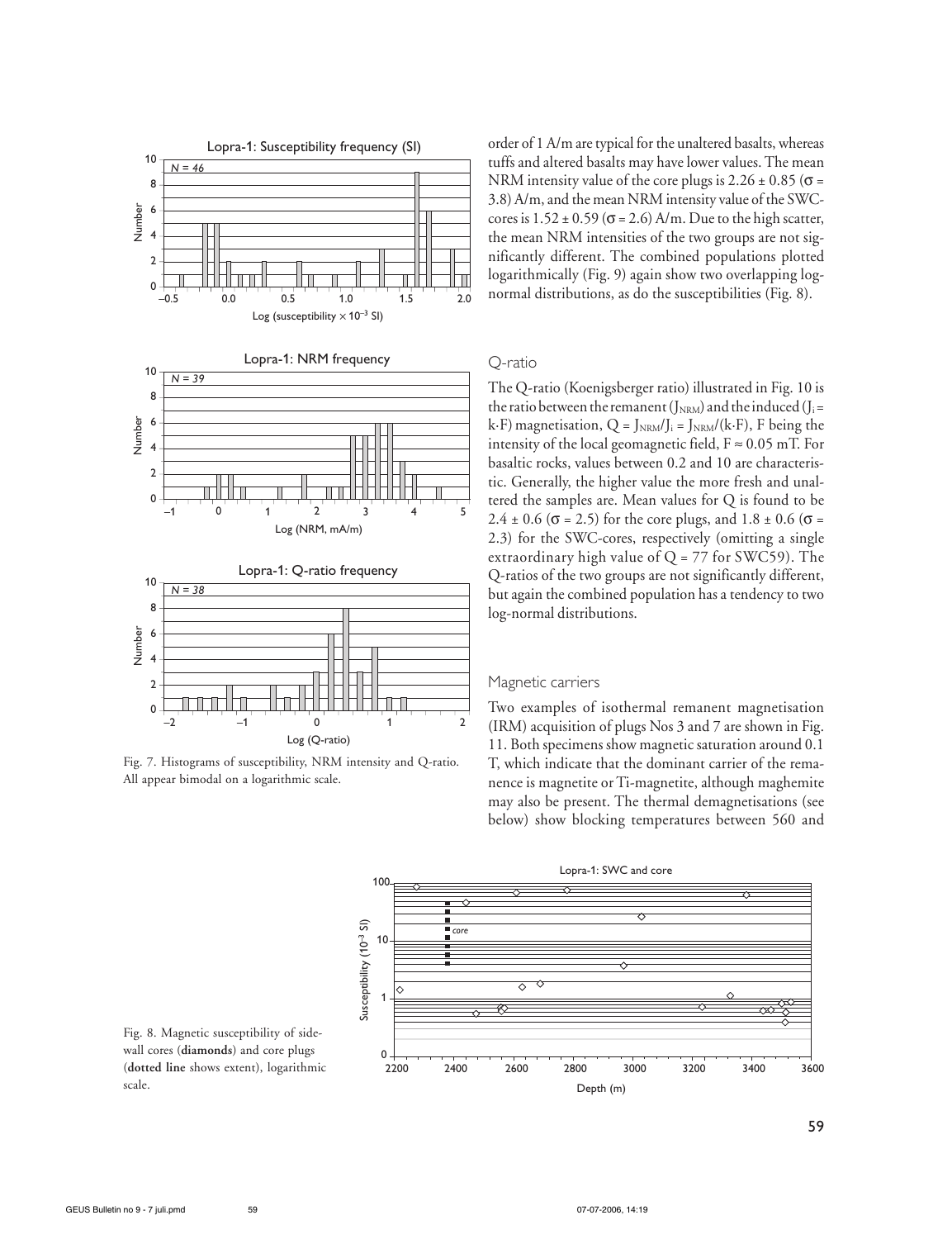

(**diamonds**) and core plugs (**dotted line** shows extent), logarithmic scale.

## 580°C, indicating that the Ti-content is low, pure magnetite having a Curie temperature of 580°C (e.g. Dunlop & Özdemir 1997).

#### AF and thermal demagnetisations

The NRM values of the 20 cores and the SWC-cores are listed in Tables 2a & b, and examples of characteristic results of the AF and thermal demagnetisation experiments performed are illustrated in Fig. 12. Thermal demagnetisations were made on cores Nos 10, 12, 16 and 18 and AF-demagnetisations were made on the remaining 16 cores. Values chosen for the AF-field were in most cases 0, 5, 7.5, 10, 15, 20, 25, 30, 40, 50 and 60 mT. Some plugs were further demagnetised to 70, 80, 90 and 100 mT. Four thermally demagnetised plugs were first AF-demagnetised in 2.5, 5, 7.5, and 10 mT fields, to remove the recent drillstem-induced viscous remanence (see below), and then stepwise demagnetised at temperatures of 150, 250, 350, 450, 550, 570, 600 and 630°C.

The examples in Fig. 12 show stereographic plots (left) of the direction of the unit vector of the remanent magnetisation (solid signature: positive inclination, open signature: negative inclination). All except the first example show characteristic stable negative inclinations. To the right, the corresponding intensity decay of the sample is shown (normalised to the initial value  $J_0 = J_{NRM}$ ), the horizontal scale indicating the peak value of the applied alternating field in  $Oe(x 0.1 mT)$ , or the temperature in C.

#### Inclination

Prior to the demagnetisation experiments, about half of the plugs showed a low coercivity NRM with positive inclination (down-dip), which is most likely due to a drillstem induced viscous remanent magnetisation (VRM). The VRM was easily removed by AF-demagnetisation in low fields, typically between 2.5 and 5 mT.

Based upon the AF- and Thermal demagnetisation data, the characteristic (stable) remanent magnetisations for each plug were determined by the principal component analysis (PCA) method of Kirschvink (1980), as implemented in the IAPD-programme by Torsvik (1986). In all cases a stable characteristic, supposed primary, mag-



Fig. 10. Q-ratio of side-wall cores (**diamonds**) and core plugs (**dotted line** shows extent).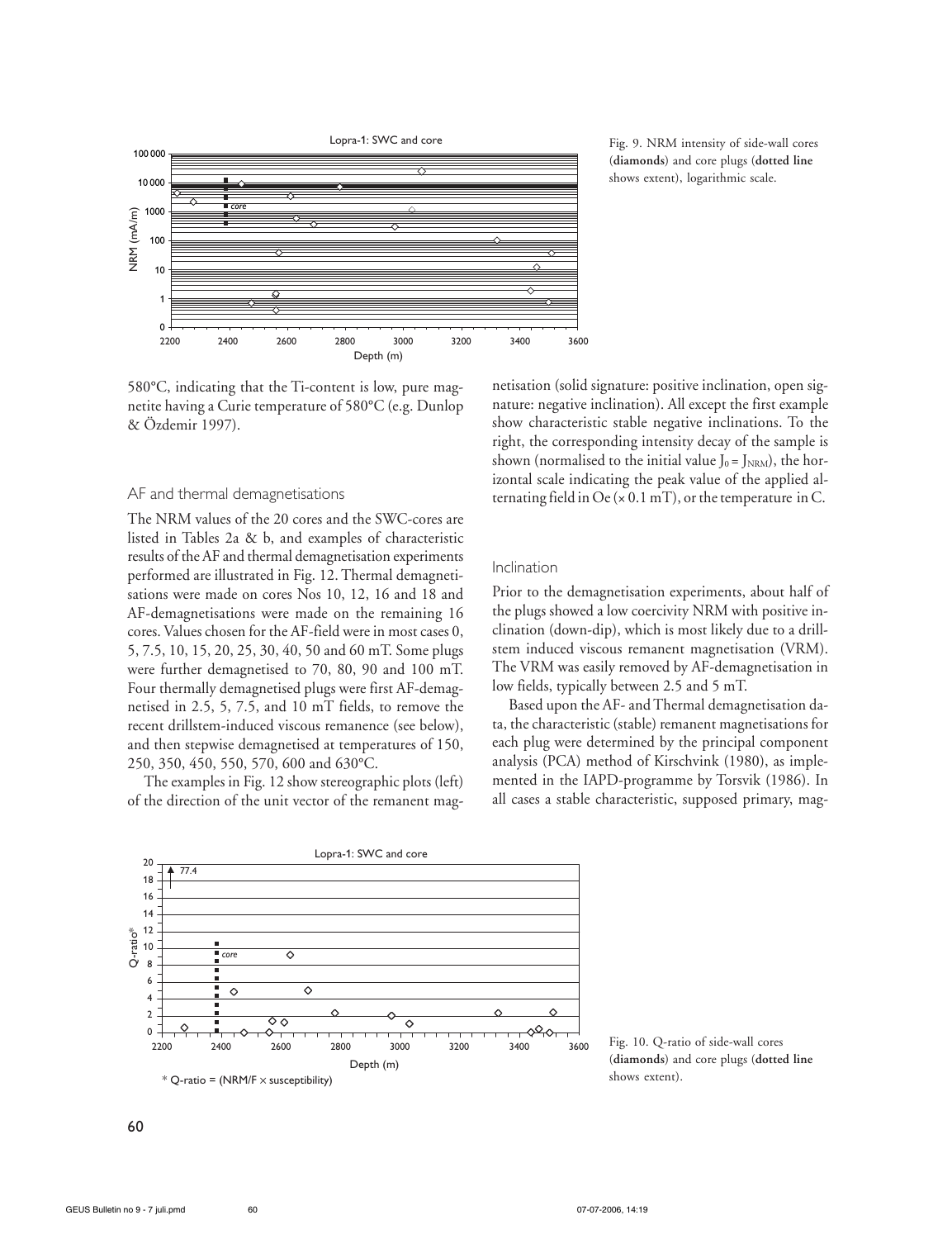

Fig. 11. Isothermal remanent magnetisation (IRM) of plugs Nos 3 and 7. Both specimens show magnetic saturation around 0.1 T, indicating that the dominating carrier of the remanent magnetisation is magnetite.

netisation was isolated, as listed in Table 3, and illustrated in the stereogram of Fig. 13. (Bearing in mind that the azimuth of the core is not known, only the inclinations are diagnostic, declinations being relative.)

After cleaning, plugs Nos 3 to 20 show typical steep negative inclinations. Only plugs 1 and 2 show normal inclinations and they are both from the topmost 10 cm long core-piece. The broken core is from the massive centre of a very thick flow and it is most unlikely that the inclination should shift the sign within the core. It is therefore suggested that the top part of the core has been turned upside-down, most likely during the initial handling at the core site.

As the azimuth of the core is not known, ordinary Fisher statistics are not applicable, but the modified inclination statistics of Kono (1980) may be used. Supposing all 20 plugs to have negative inclinations, the mean value is found to be:

$$
I_m = -71.7^\circ
$$
, with  $\alpha_{95} = 1.95^\circ$  (k = 709, N = 20)

provided that the drilling was truly vertical. This would give an unusually accurate determination of the palaeofield inclination. However, as the geomagnetic secular variation cannot be recorded from one flow only, this low value



Fig. 12. Examples of typical behaviour of samples during AF and thermal demagnetisation. Plugs Nos 2 (AF 0–40 mT), 3 (AF 0–70 mT) and 10 (AF 0–10 mT, combined with heating up to 630°C). Plugs Nos 14 (AF 0– 40 mT), 18 (AF 0–10 mT, combined with heating up to 630°C) and 20 (AF 0–50 mT).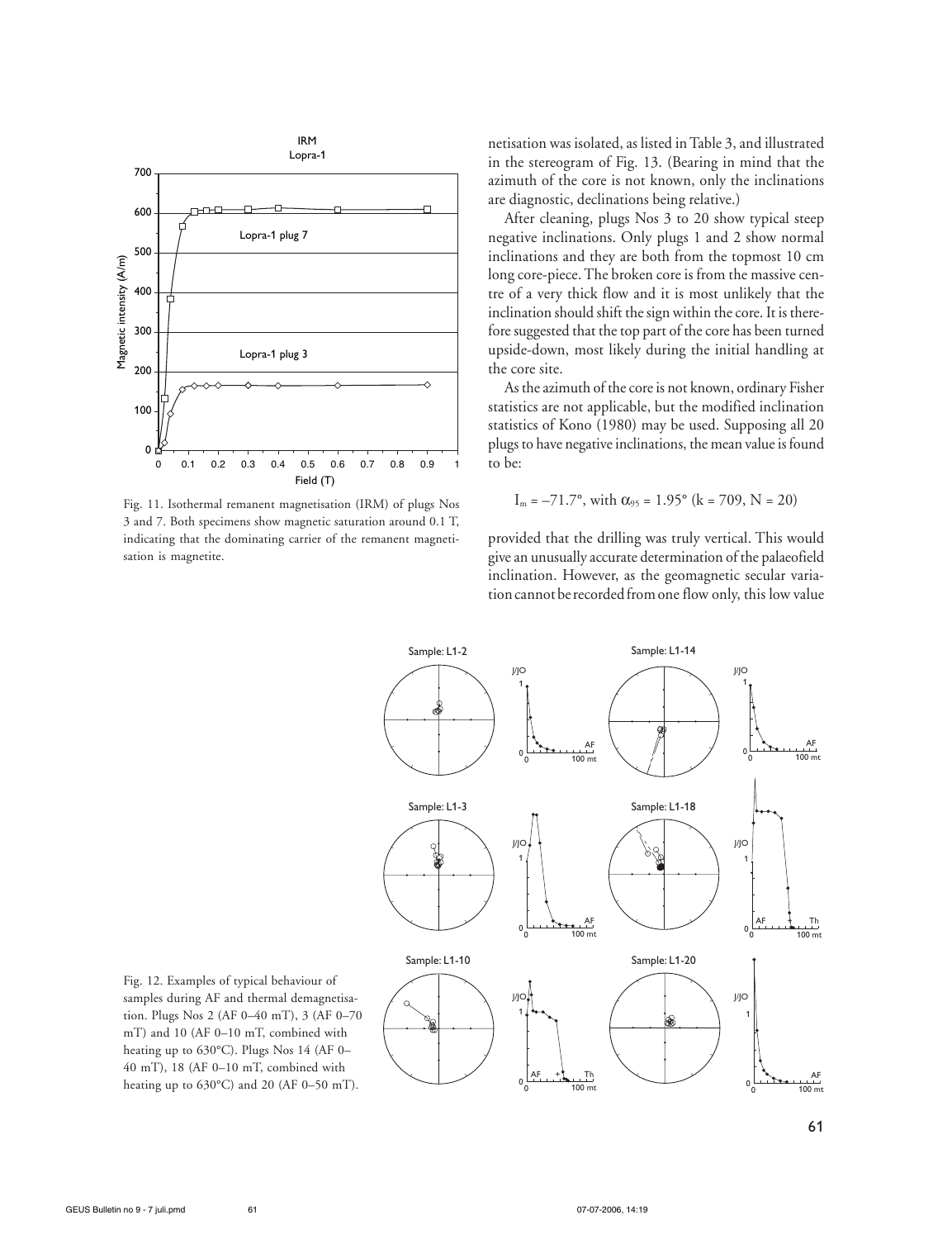

Fig. 13. Characteristic AF-cleaned inclinations of the 20 plugs from the Lopra-1/1A core at depths between 2380 and 2381.4 m. Plugs other than Nos 1 and 2 (with positive inclinations, **solid symbols**) have negative inclinations (**open symbols**). The declinations are arbitrary since the azimuth of the core is not known. **Full circle** shows the expected axially centred dipole inclination of 74.7° at the Lopra-1/1A drill site, i.e. 3° steeper than the numerical average of –71.7° (**dashed circle**) of the 20 core plugs (See Table 1).

of  $\alpha_{95}$  does not give a realistic estimate for the accuracy of the average palaeomagnetic field inclination. Furthermore an angle of *c.* 2.5° from the vertical towards the southeast has been obtained from the GHMT-log of the hole at 2380 m (R. Waagstein, personal communication 2005).

The inclination  $I_0$  of the geocentral axial dipole (GAD) field at the site of Lopra/Suðuroy with a latitude of 61.4°N is equivalent to a value of  $I_0 = 74.8$ °, which is about 3° steeper than that found for the core. Based on McElhinny & McFadden's (1997) analysis of a large number of volcanic data from the last 5 Ma in the global palaeomagntic database, the expected geomagnetic dispersion of a VGP (virtual geomagnetic pole) at the latitude of the Faroe Islands may further be estimated to be *c.* 20°. Earlier palaeomagnetic investigations have typically given systematically lower mean values (see Figs 3, 5) for the palaeomagnetic inclination (Table 1) except the one of  $-72^{\circ}$  for a site near Torshavn (Løvlie & Kvingedal 1975). If we suppose the value from the Lopra-1/1A core of  $I_m = -71.7$ ° to be the optimum one, this would correspond to an axial dipole palaeolatitude for the Lopra-1/1A site of 56.2°N at the time of extrusion. Most Cenozoic palaeopoles tend to be 'farsided' (Wilson 1971; Merrill *et al.* 1998), i.e. the palaeofield recorded in the rocks shows a more shallow inclination than does the present-day geomagnetic field at the site and biased shallow inclinations are also the case for most of the Palaeogene volcanic palaeomagnetic data from the North Atlantic region. This phenomenon may be due either to northward plate tectonic movements after the formation of the sample, non-symmetric behaviour of the geomagnetic field at the time of formation or unusual magnetic properties of the rocks investigated – or a combination of all three effects. A systematic error due to the latter cause (magnetic refraction) is not likely, as this requires rather strong values of the magnetic properties of the lavas (e.g. Knudsen *et al.* 2003). If the palaeogeomagnetic field was exactly a geocentral axial dipole field (the GAD-hypothesis), this would imply that the lithospheric plate carrying the Faroe Islands had moved about 5.2° northward during the last *c.* 60 Ma with an average northward component of velocity of *c*. 1 cm/year. An octopole contribution of the order of 10% (i.e.  $g_3^{\circ}/g_1^{\circ}$  = 0.1) to the central axial dipole field would alone suffice to explain the observed farsidedness of the Faroe Islands. An octopole contribution of this order of magnitude has been considered for Precambrian and Palaeozoic as well as Mesozoic times (e.g. Kent & Smethurst 1998; Torsvik *et al.* 2001; Van der Voo & Torsvik 2001). However, Merrill & McFadden's (2003) analysis of data in the palaeomagnetic global database for the last 5 Ma concluded that a nondipole bias appears less likely for the younger periods.

Therefore, rather than claming that the shallower value of inclination indicates fully either a northward plate movement of 5.2° (the 'traditional' palaeomagnetic interpretation), or is due entirely to a deficiency in the GADhypothesis, a more cautious interpretation may be a combination of both, implying that the GAD-hypothesis may not be exactly valid for the early Palaeogene, i.e. that the palaeomagnetic field was not a perfect central and axial dipole field at that time. To solve this palaeomagnetic important question fully, more global data from the period is needed.

# **Reversal stratigraphy and age at Lopra-1/1A**

As mentioned above, the reversal stratigraphy of the 6½ km thick Faroe basalt formations was re-interpreted by Waagstein (1988), based upon published data then available (Abrahamsen 1967; Tarling & Gale 1968; Schönharting & Abrahamsen 1984; Abrahamsen *et al.* 1984), including the former palaeomagnetic results from Lopra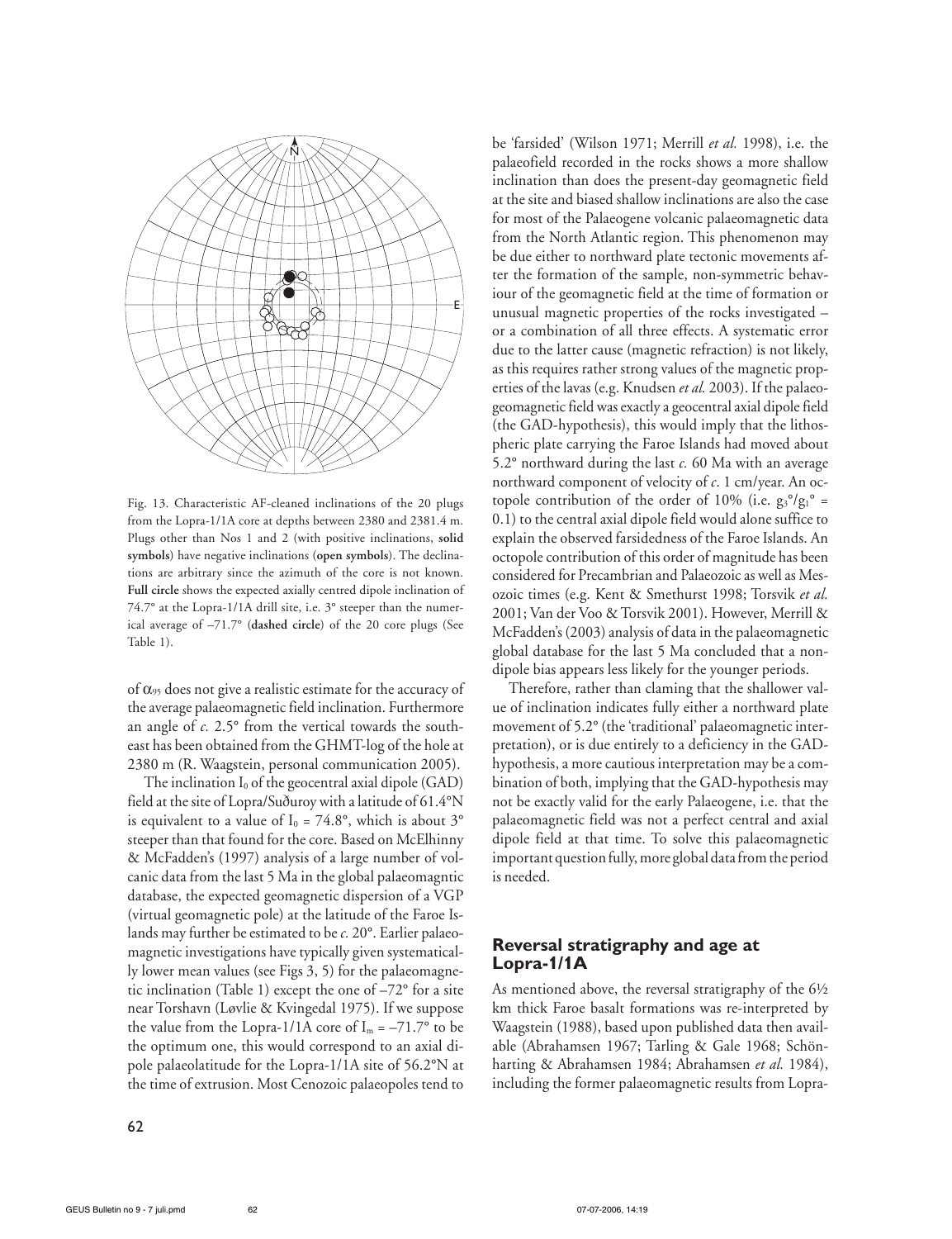1, the cored information of which at that time reached a depth of 2178 m. All five cores from Lopra-1, at depths of 338, 862, 1219, 1923 and 2178 m, showed negative inclinations, i.e. reversed polarity, although no stable values were obtained after demagnetising the cores from 338 and 1219 m (Schönharting & Abrahamsen 1984). The bottom of Lopra-1 was interpreted by Waagstein (1988) to match marine anomaly 26r, thus superseding two earlier alternative correlations discussed by Abrahamsen *et al.* (1984), in which this level was suggested to match either marine anomaly 25r or 24r.

The present data from Lopra-1/1A, with negative inclinations in the single core from 2380 m depth, indicates a reversed polarity at this level. Provided that there are no reversals in the unsampled interval above, the present data extend the reversed sequence of the lower basalt formation from the core at TD of the original well (2178 m) to the present level of the solid core at 2380 m. The SWCcores reach the deeper level of 3531 m. However, as the up–down orientation of the individual SWC-cores is not known, no inclination information has yet been obtained from below 2381 m.

Combining all polarity evidence available from the Faroe Islands and comparing with the Paleocene time scale by Berggren *et al.* (2000), we conclude that the lower part (below sea level) of the lower basalt formation may be correlated with Chron C26r (Selandian age), while the upper (exposed) part of the lower basalt formation correlates with Chrons C26n, C25r and C25n (Selandian and Thanetian age). The middle and upper basalt formations correlate with Chron C24r (Ypresian age).

Magnetic logging (magnetic susceptibility and field intensity) was also attempted in the Lopra-1/1A well together with other geophysical logs (Boldreel 2006, this volume) but, due to technical problems with the magnetic logging tool, no reliable inclination data were obtained (Abrahamsen & Waagstein 2006, this volume).

# **Summary and conclusions**

A compilation of the palaeomagnetic age, the reversal chronology and evolution of the *c.* 6½ km thick basalt formations of the Faroe Islands is presented, together with new petrophysical results from the Lopra-1/1A well.

1. The polarity record of the Faroe Islands has been correlated in detail with the Global Polarity Time Scale. The lower part (below sea level) of the lower basalt formation correlates with Chron C26r (Selandian age).The upper (exposed) part of the lower basalt for-

mation correlates with Chrons C26n, C25r and C25n (Selandian and Thanetian age). The middle and upper basalt formations correlate with Chron C24r (Ypresian age).

- 2. The inclinations yield farsided positions for the palaeomagnetic poles, which is characteristic of most Palaeogene volcanics and sediments from the North Atlantic region.
- 3. The density and the rock magnetic properties of a solid core (1½ m in length) and 26 sidewall cores from the Lopra-1/1A well between –2219 and –3531 m are bimodal and suggest two characteristic groups of volcanic materials, solid unaltered basalts and altered basalts and tuffs.
- 4. The magnetic properties are typically log-normally distributed and the carriers of remanence appear to be Ti-poor Ti-magnetites with Curie temperatures close to 580°C.
- 5. The inclination of the 1½ m core at –2380 m is predominantly negative.
- 6. Magnetic logging of magnetic susceptibility and field intensity was made in Lopra-1/1A down to –3515 m together with other geophysical logging, but yielded inconclusive inclinations.

# **Acknowledgements**

The rock and palaeomagnetic measurements were made in the Geophysical Laboratory of the Department of Earth Sciences, University of Aarhus. Informative discussions with Regin Waagstein and the access to material from the Lopra-1/1A well at GEUS are acknowledged. Suggestions for improvements of the manuscript from Regin Waagstein, John Piper, the editor and an anonymous referee are also acknowledged.

## **References**

- Abrahamsen, N. 1965: Geofysiske undersøgelser på Færøerne, 144 pp. Unpublished cand. scient. thesis, Aarhus Universitet, Danmark.
- Abrahamsen, N. 1967: Some palaeomagnetic investigations in the Faeroe Islands. Bulletin of the Geological Society of Denmark **17**, 371–384.
- Abrahamsen, N. & Nordgerd, P. 1994: Rock magnetism of Tertiary volcanics from North-East Greenland. Rapport Grønlands Geologiske Undersøgelse **162**, 195*–*200.
- Abrahamsen, N. & Waagstein, R. 2006: Magnetic logs from the Lopra-1/1A and Vestmanna-1 wells, Faroe Islands. Geological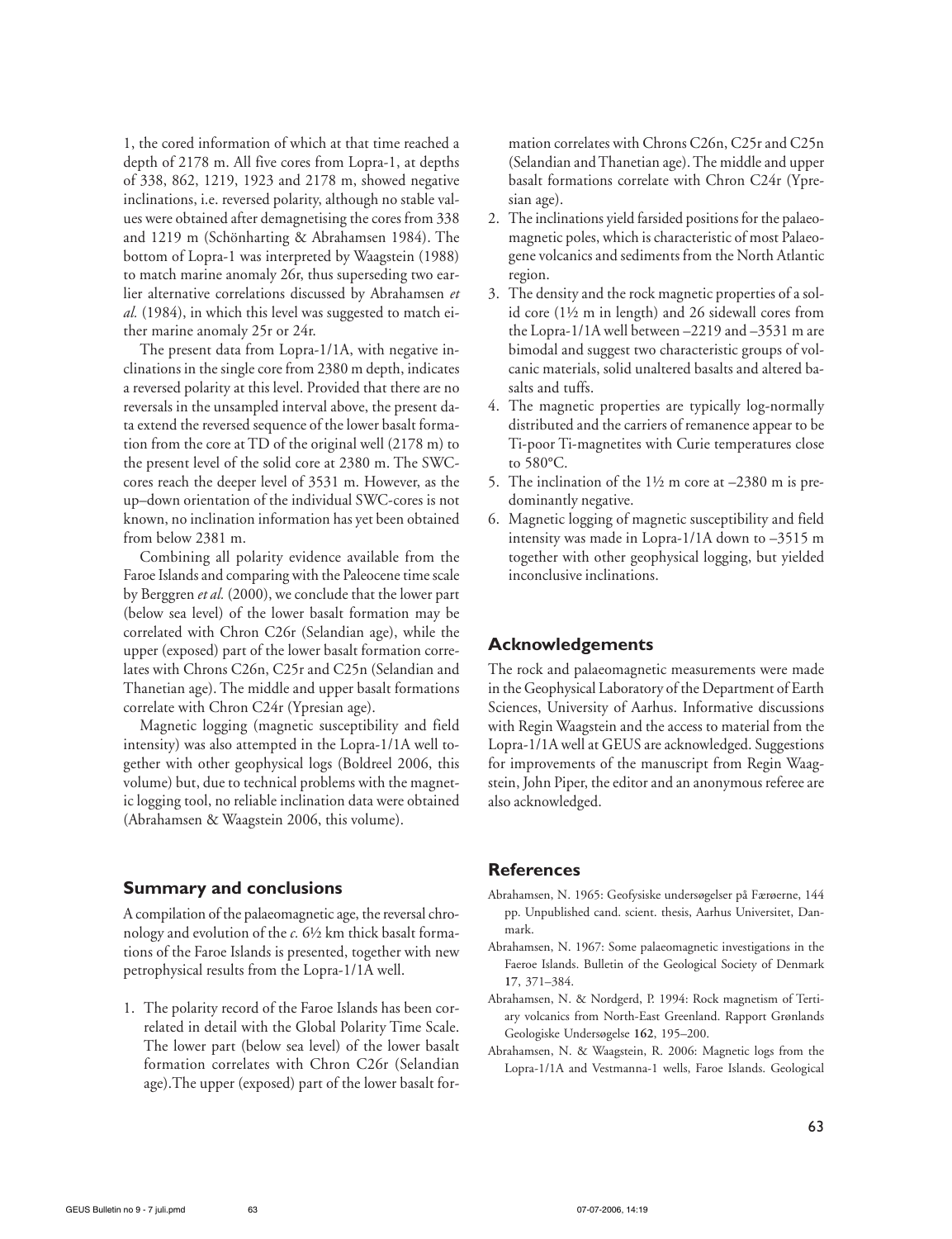Survey of Denmark and Greenland Bulletin **9**, 41–49 (this volume)**.**

- Abrahamsen, N., Schönharting, G. & Heinesen, M. 1984: Palaeomagnetism of the Vestmanna-1 core and magnetic age and evolution of the Faeroe Islands. In: Berthelsen, O., Noe-Nygaard, A. & Rasmussen, J. (eds): The Deep Drilling Project 1980–81 in the Faeroe Islands. Annales Societatis Scientiarum Faeroensis, Supplementum **IX**, 93–108. Tórshavn: Føroya Fróðskaparfelag.
- Balling, N., Kristiansen, J.I. & Saxov, S. 1984: Geothermal measurements from the Vestmanna-1 and Lopra-1 boreholes. In: Berthelsen, O., Noe-Nygaard, A. & Rasmussen, J. (eds): The Deep Drilling Project 1980–81 in the Faeroe Islands. Annales Societatis Scientiarum Faeroensis, Supplementum **IX**, 137–147. Tórshavn: Føroya Fróðskaparfelag.
- Balling, N., Breiner, N. & Waagstein, R. 2006: Thermal structure of the deep Lopra-1/1A borehole in the Faroe Islands. Geological Survey of Denmark and Greenland Bulletin **9**, 91–107 (this volume).
- Berggren, W.A., Aubry, M.-P., van Fossen, M., Kent, D.V., Norris, R.D. & Quillévéré, F. 2000: Integrated Paleocene calcareous plankton magnetobiochronology and stable isotope stratigraphy: DSDP Site 384 (NW Atlantic Ocean). Palaeogeography, Palaeoclimatology, Palaeoecology **159**, 1–51.
- Boldreel, L.O. 2006: Wire-line log-based stratigraphy of flood basalts from the Lopra-1/1A well, Faroe Islands. Geological Survey of Denmark and Greenland Bulletin **9**, 7–22 (this volume).
- Bott, M.H.P., Sunderland, J., Smith, P.J., Casten, U. & Saxov, S. 1974: Evidence for continental crust beneath the Faeroe Islands. Nature **248**, 202–204.
- Bott, M.H.P., Nielsen, P.H. & Sunderland, J. 1976: Continental P-waves originating at the continental margin between the Iceland–Faeroe Ridge and the Faeroe Block. Geophysical Journal of the Royal Astronomical Society **44**, 229–238.
- Bullard, E.C., Everett, J.E. & Smith, A.G. 1965: The fit of the continents around the Atlantic. Philosophical Transactions of the Royal Society of London **A243**, 67–92.
- Burke, K. & Torsvik, T.H. 2004: Derivation of Large Igneous Provinces of the past 200 million years from long-term heterogeneities in the deep mantle. Earth and Planetary Science Letters **227**, 531–538.
- Butler, R.F. 1992: Paleomagnetism: magnetic domains to geologic terranes, 319 pp. Boston: Blackwell Scientific Publications.
- Casten,U. 1974: Eine Analyse seismischer Registrierungen von den Färöer Inseln. Hamburger Geophysikalische Einzelschriften, Geophysikalische Institut der Universität Hamburg **21**, 109 pp.
- Chambers, L.M., Pringle, M.S. & Parrish, R.R. 2005: Rapid formation of the Small Isles Tertiary centre constrained by precise 40Ar/39Ar and U-Pb ages. Lithos **79**, 367–384.
- Dunlop, D.J. & Özdemir, Ö. 1997: Rock magnetism: fundamentals and frontiers, 595 pp. Cambridge: University Press.
- Kent, D.V. & Smethurst, M.A. 1998: Shallow bias of palaeomagnetic inclinations in the Palaeozoic and Precambrian. Earth and Planetary Science Letters **160**, 391–402.
- Kirschvink, J. 1980: The least squares line and plane and the analysis of palaeomagnetic data. Geophysical Journal of the Royal Astronomical Society **62**, 699–718.
- Knott, S.D., Burchell, M.T., Jolley, E.J. & Fraser, A.J. 1993: Mesozoic to Cenozoic plate reconstructions of the North Atlantic and hydrocarbon plays of the Atlantic margins. In: Parker, J.R. (ed.): Petroleum geology of Northwest Europe: Proceedings of the 4th Conference, 953–974. London: Geological Society.
- Knudsen, M.F., Jacobsen, B.H. & Abrahamsen, N. 2003: Palaeomagnetic distortion modelling and possible recovery by inversion. Physics of the Earth and Planetary Interiors **135**, 55–73.
- Kono, M. 1980: Statistics of paleomagnetic inclination data. Journal of Geophysical Research **85**, 3878–3882.
- Larsen, H.C. & Saunders, A.D. 1998: Tectonism and volcanism at the southeast Greenland rifted margin: a record of plume impact and later continental rupture. In: Saunders, A.D., Larsen, H.C. & Wise, S.W.J. (eds): Proceedings of the Ocean Drilling Program, Scientific Results **152**, 503–533. College Station, Texas (Ocean Drilling Program).
- Larsen, H.C., Brooks, C.K., Hopper, J.R., Dahl-Jensen, T., Pedersen, A.K., Nielsen, T.F.D. & field parties 1995: The Tertiary opening of the North Atlantic: DLC investigations along the east coast of Greenland. Rapport Grønlands Geologiske Undersøgelse **165**, 106–115.
- Larsen, L.M., Waagstein, R., Pedersen, A.K. & Storey, M. 1999: Trans-Atlantic correlation of the Palaeogene volcanic successions in the Faeroe Islands and East Greenland. Journal of the Geological Society (London) **156**, 1081–1095.
- Larsen, T.B., Yuen, D.A. & Storey, M. 1999: Ultrafast mantle plumes and implications for flood basalt volcanism in the Northern Atlantic Region. Tectonophysics **311**, 31–43.
- Lawver, L.A. & Muller, R.D. 1994: Iceland hotspot track. Geology **22**, 311–314.
- Løvlie, R. 1975: The oxidation state of some Tertiary rocks from the Faeroe Islands and its implications for palaeomagnetism. Geophysical Journal of the Royal Astronomical Society **40**, 55–65.
- Løvlie, R. & Kvingedal, M. 1975: A palaeomagnetic discordance between a lava sequence and an associated interbasaltic horizon from the Faeroe Islands. Geophysical Journal of the Royal Astronomical Society **40**, 45–54.
- McElhinny, M.W. & McFadden, P.L. 1997: Palaeosecular variation over the past 5 Myr based on a new generalized database. Geophysical Journal International **131**, 240–252.
- Merrill, R.T. & McFadden, P.L. 2003: The geomagnetic axial dipole field assumption. Physics of the Earth and Planetary Interiors **139**, 171–185.
- Merrill, R.T., McElhinny, M.W. & McFadden, P.L. 1998: The magnetic field of the Earth, 527 pp. London: Academic Press.
- Mosar, J., Eide, E.A., Osmundsen, P.T., Sommaruga, A. & Torsvik, T.H. 2002: Greenland–Norway separation: a geodynamic model for the North Atlantic. Norwegian Journal of Geology **82**, 281–298.
- Nielsen, P.H. 1976: Seismic refraction measurements around the Faeroe Islands. Frodskaparrit **24**, 9–45.